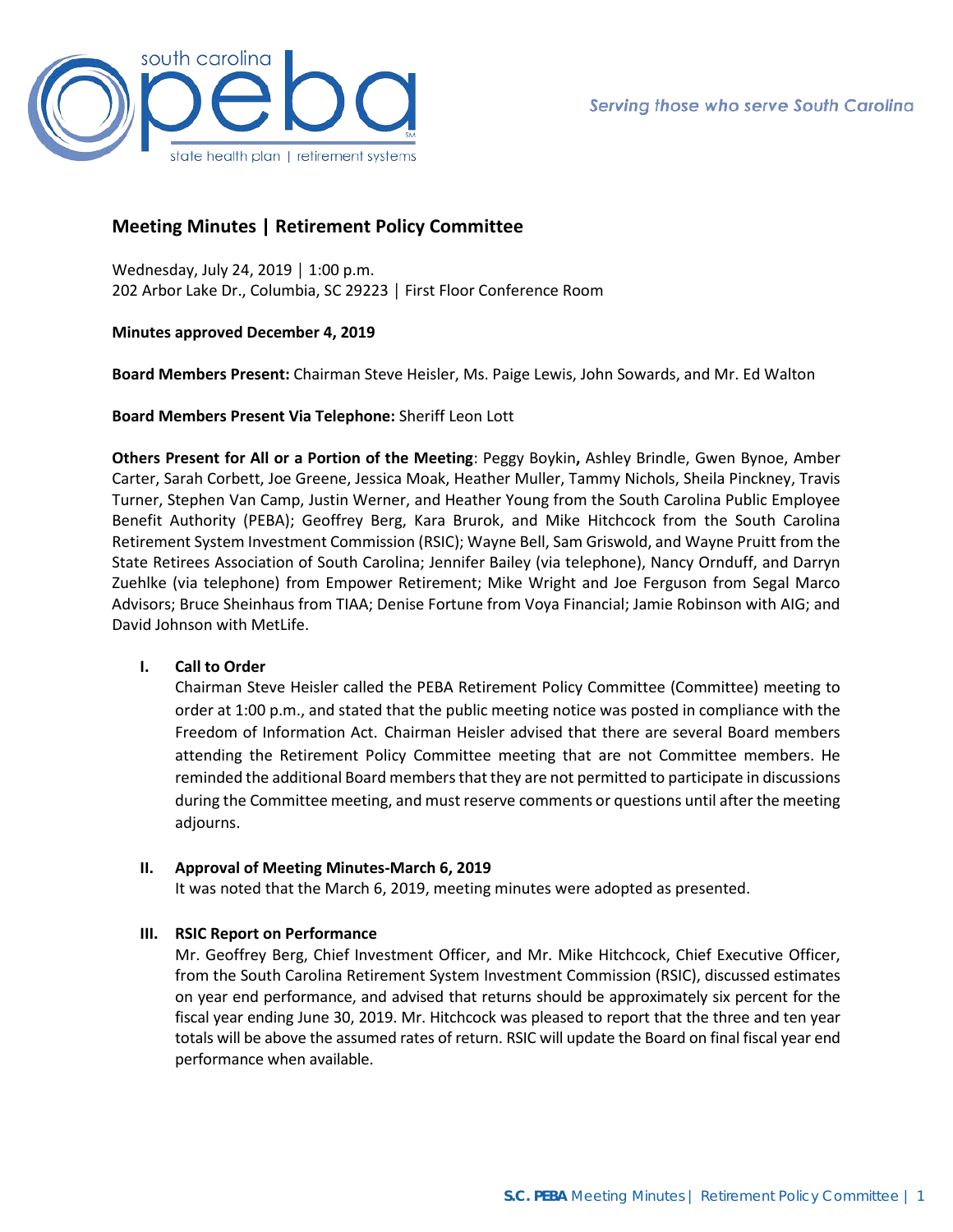### **IV. JSRS Contribution Rate Approval**

Ms. Peggy Boykin, Executive Director, stated that the fiscal year 2020 General Appropriations Act provided increases in the salaries for the members of the Judges and Solicitors Retirement System (JSRS), as well as increased employer contributions to JSRS to amortize the cost of the additional liabilities accrued in JSRS as a result of salary increases. Based upon a fiscal impact of the salary increases prepared by Gabriel, Roader, Smith & Company (GRS), the General Assembly appropriated funds in the budget to increase the JSRS employer contribution rate to 62.94 percent effective July 1, 2019.

Ms. Paige Lewis made a motion, which was seconded by Sheriff Leon Lott, and passed unanimously, to recommend to the PEBA Board that it increase the JSRS employer contribution rate to 62.94 percent for the 2020 fiscal year to conform to the funding appropriated for such contributions in the 2019-2020 state budget.

### **V. JSRS Contribution Rate Funding Approval**

Ms. Boykin stated that in Act 13 of 2017, the General Assembly established a schedule of increased employer contributions and a schedule of the maximum funding period for the South Carolina Retirement System (SCRS) and the South Carolina Police Officers Retirement System (PORS), designed to pay off those systems' existing liabilities with maximum amortization periods. In the General Appropriations Act for the 2020 fiscal year, the General Assembly appropriated funds sufficient to support contribution rates for JSRS that would be expected to amortize the unfunded liabilities of JSRS on the same schedule established for SCRS and PORS.

Ms. Lewis made a motion, which was seconded by Mr. Ed Walton, and passed unanimously, to recommend to the PEBA Board that it adopt the JSRS Contribution Rate Policy.

#### **VI. Defined Contribution Quarterly Reports**

Mr. Mike Wright and Mr. Joe Ferguson from Segal Marco Advisors presented the South Carolina Defined Contribution Plans report for the quarter ending March 31, 2019. Mr. Wright provided a market overview, and stated that inflation remained low and interest rates continued to decline during the quarter. Mr. Wright also stated that U.S. and international equities, along with U.S. and international fixed income, increased during the first quarter of 2019.

Mr. Ferguson reviewed the South Carolina Deferred Compensation Program (Deferred Comp) asset allocation and fund line-up performance for the quarter, and advised that there are no investment options in Deferred Comp that require further review at this time.

Mr. Ferguson turned the discussion to the State Optional Retirement Program (State ORP), investment performance for the first quarter of 2019, and reported that INVESCO acquired Oppenheimer Funds from MassMutual in May 2019. Segal Marco does not believe that this transaction will have an adverse impact on MassMutual.

Mr. Ferguson stated that in June 2019, INVESCO announced that the lead portfolio manager for the Small Cap Discovery strategy was no longer with the firm, and Segal Marco has put this strategy on informal review and will continue to monitor the fund for changes.